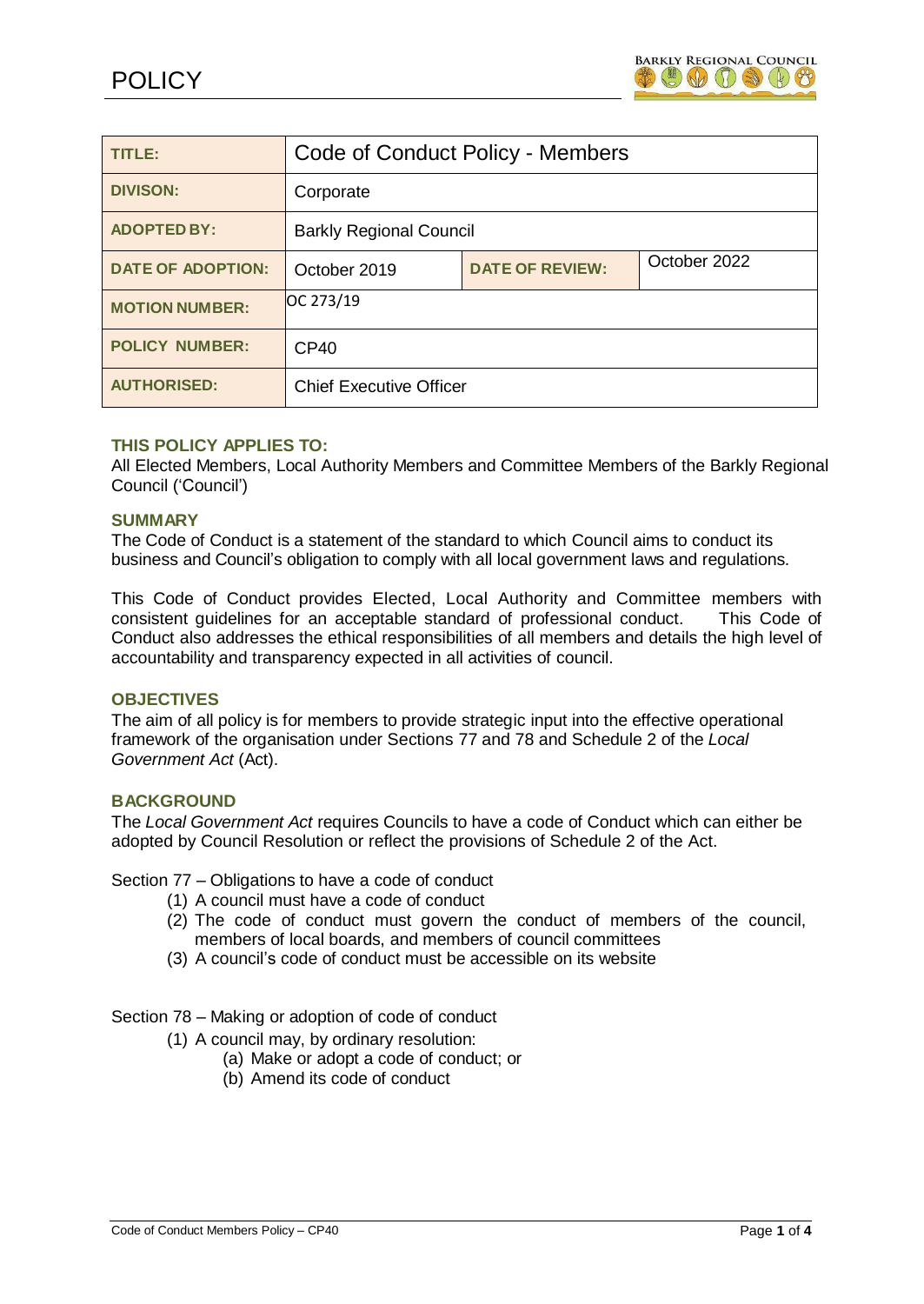(2) Unless a council has a code of conduct that the council has itself made or adopted, the provisions set out in Schedule 2 constitute the council's code of conduct.

Council has chosen to adopt the Code contained with Schedule 2 of the Act as the Code governing the conduct of the Council Members, Local Authority Members and Committee Members.

# **POLICY**

*Local Government Act – Schedule 2*

- **Honesty and integrity**
	- o A Member must act honestly and with integrity in performing official functions
- **Care and diligence**
	- o A Member must act with reasonable care and diligence in performing official functions

#### **Courtesy**

- $\circ$  A Member must act with courtesy towards other members, council staff, Electors and members of the public.
- **Conduct towards council staff**
	- o A Member not direct, reprimand, or interfere in the management of, council staff

#### **Respect of cultural diversity**

o A Member must respect cultural diversity and must not therefore discriminate against others, or the opinions of others, on the ground of their cultural background

### **Conflict of interest**

- A Member must, if possible, avoid conflict of interest between the member's private interests and official function and responsibilities.
- o Where a conflict in fact exists, the member must comply with the member's statutory obligations of disclosure

#### **Respect of confidences**

- $\circ$  A member must respect the confidentiality of information obtained in confidence in the member's official capacity
- $\circ$  A member must not make improper use of confidential information obtained in an official capacity to gain a private benefit or to cause hard to another
- **Gifts**
	- $\circ$  A member must not solicit or encourage gifts or private benefits from any person who might have an interest in obtaining a benefit from the council

#### **Accountability**

- o A member must be prepared at all times to account for the member's performance as a member and the member's use of council resources
- **Interests of municipality, region or shire to be paramount**
	- $\circ$  A member must act in what the member genuinely believes to be the best interests of the municipality, region or shire.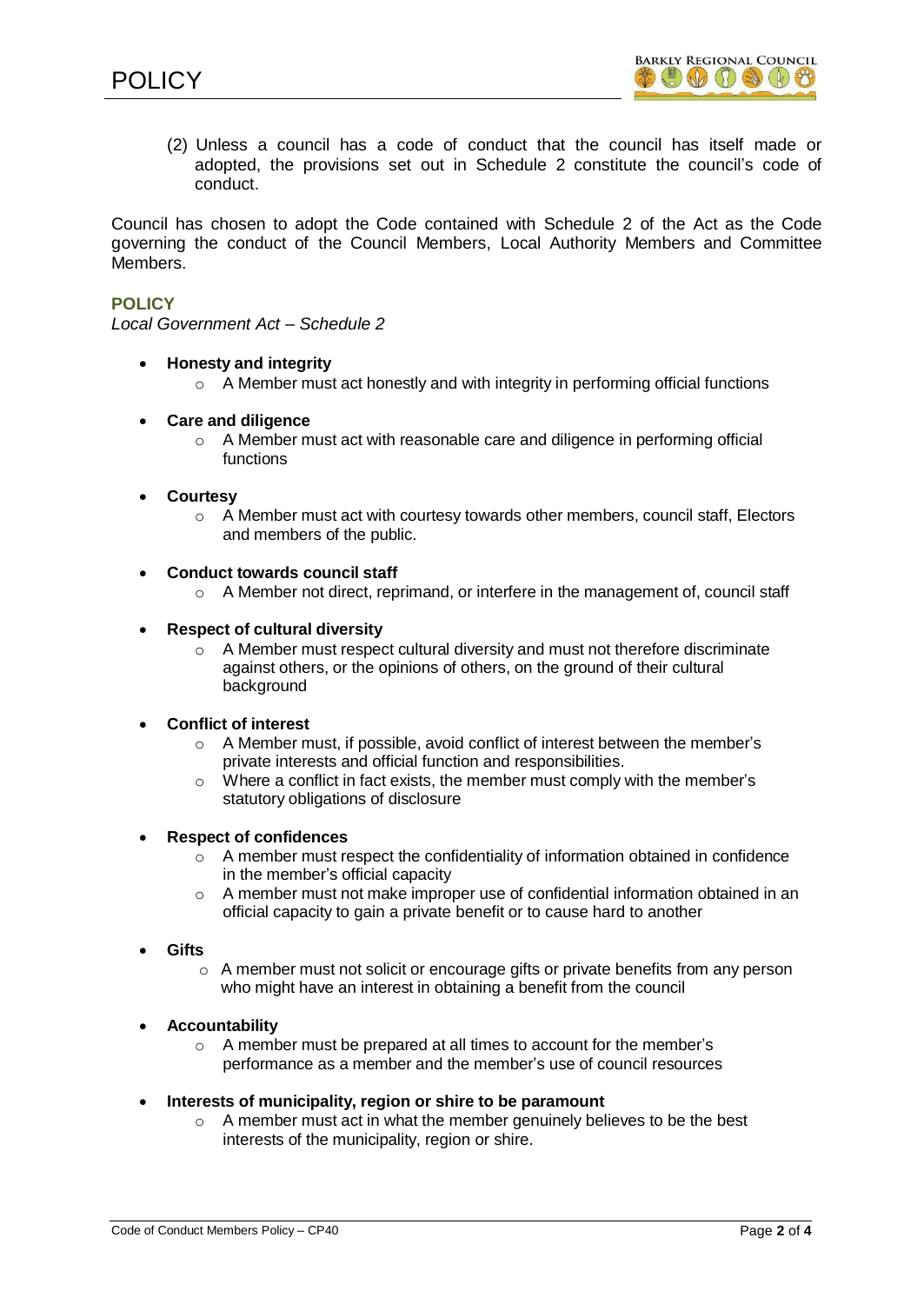

### **RISK MANAGEMENT**

In the implementation of Council policy development, all Elected Members, Local Authority Members, Committee Members, Employees, communities and stakeholders are encouraged to communicate any risks they perceive to the Chief Executive Officer. All risks are documented in Council's Risk Register.

# **TERMINOLOGY AND DEFINITIONS**

| <b>LGA</b>                  | Local Government Act                                                                                                                                    |  |  |
|-----------------------------|---------------------------------------------------------------------------------------------------------------------------------------------------------|--|--|
| <b>CEO</b>                  | Chief Executive Office of Barkly Regional Council, including an<br><b>Acting Chief Executive Officer</b>                                                |  |  |
| Code                        | Barkly Regional Council Code of Conduct                                                                                                                 |  |  |
| <b>Confidential</b>         | Meaning is prescribed by Part 4 - Regulation 8 of the Local                                                                                             |  |  |
| <b>Information</b>          | Government (Administration) Regulations 2008                                                                                                            |  |  |
| <b>Council or BRC</b>       | Both Barkly Regional Council as a body corporate and members acting<br>together as an elected body unless the context requires one or other<br>meaning  |  |  |
| <b>Election</b><br>Campaign | Includes council, State and Federal election campaigns                                                                                                  |  |  |
| <b>Staff</b>                | An Officer or Employee of Council, however described                                                                                                    |  |  |
| <b>Mayor</b>                | The Mayor of the Council                                                                                                                                |  |  |
| <b>Member</b>               | A member of a council, a local authority, a local board, and a council<br>committee (unless the context particularly relates to one of these<br>groups) |  |  |
| <b>Personal</b>             | Information from which a person's identity is apparent or is reasonably                                                                                 |  |  |
| <b>Information</b>          | able to be ascertained                                                                                                                                  |  |  |
| <b>Regulations</b>          | Local Government (Administration) Regulations 2008 or the Local<br>Government (Accounting) Regulation                                                   |  |  |

### **REFERENCES**

Code of Meeting Practice Policy Conflict of Interest Policy Councillor Portfolio Policy Delegation Policy Elected Member Access to Information Policy Gifts and Benefits Policy Media Consultation Policy Presidential Protocol Policy Privacy Policy Purchasing and Procurement Policy Social Media Policy

### **LEGISLATION AND STANDARDS**

This Code of Conduct has been adopted by Council under the Local Government Act and is enforceable under that legislation.

### **LINKS**

<https://legislation.nt.gov.au/en/Legislation/LOCAL-GOVERNMENT-ACT>

### **RESPONSIBILITY AND DELEGATION**

Code of Conduct Members Policy – CP40 Page **3** of **4** This code of conduct applies to all:Elected Members, Local Authority Members and Council Committee and Sub-Committee Members